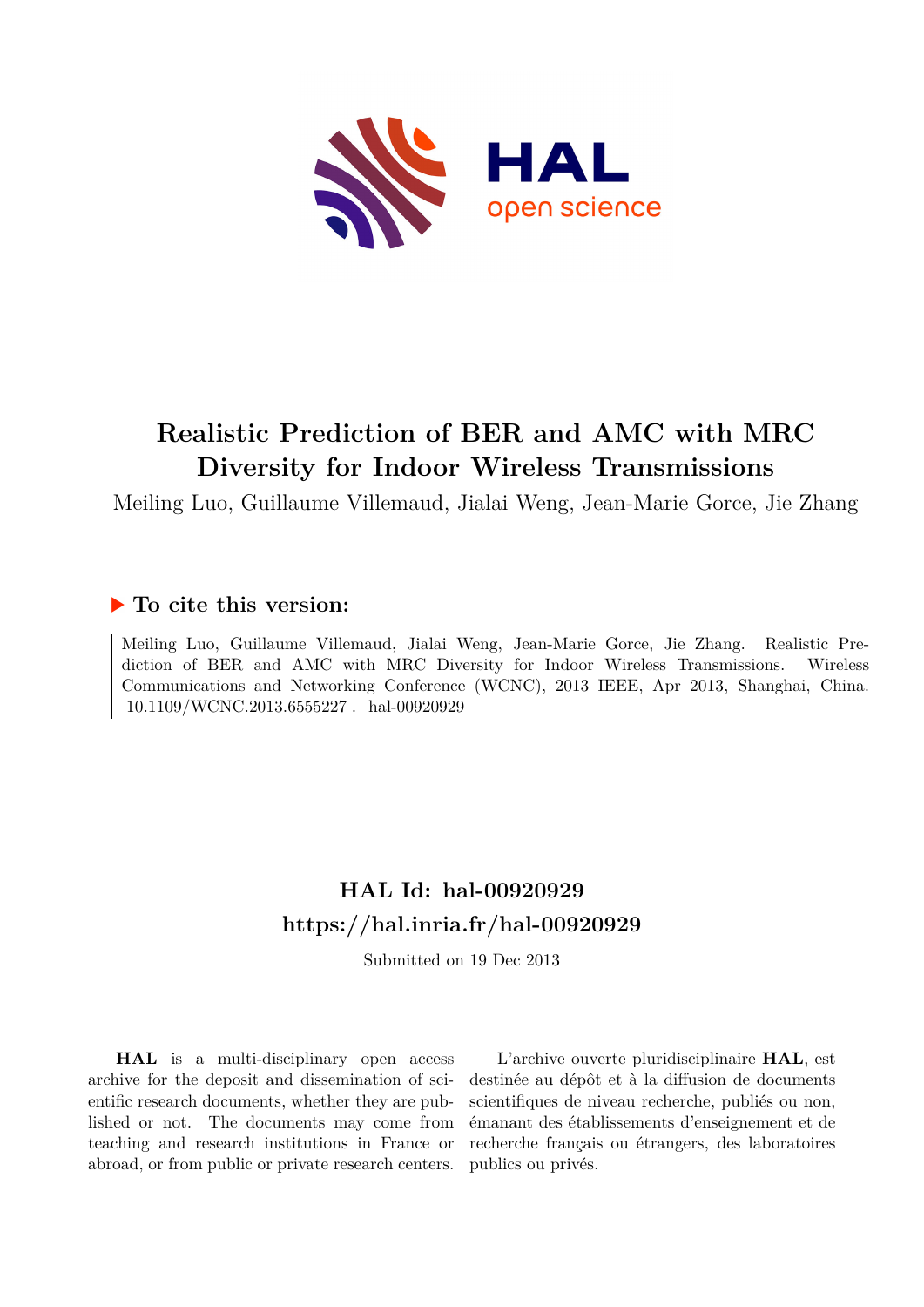# Realistic Prediction of BER and AMC with MRC Diversity for Indoor Wireless Transmissions

Meiling Luo∗†, Guillaume Villemaud† , Jialai Weng‡ , Jean-Marie Gorce† , Jie Zhang∗‡

<sup>∗</sup>Ranplan Wireless Network Design Ltd. †Universite de Lyon ´

‡Department of Electronic and Suite 25, The Business Competitiveness **INRIA** Electrical Engineering Centre, Kimpton Road, LU2 0SX INSA-Lyon, CITI University of Sheffield, Mappin Street Luton, United Kingdom F-69621, Villeurbanne, FRANCE Sheffield, S1 3JD, United Kingdom

*Abstract*—Bit Error Rate (BER) is a key parameter used to evaluate the performance of radio communication systems. In this paper, a realistic BER of radio MRC diversity systems is predicted based on the Multi-Resolution Frequency Domain ParFlow (MR-FDPF) model. The prediction takes into account the correlations among diversity branches and makes no assumptions of the correlation model. The predicted realistic BER for MRC diversity systems can be very useful to many wireless applications, such as, adaptive modulation and coding (AMC) scheme, or optimal power allocation.

#### I. INTRODUCTION

Radio channels are subject to reflection, refraction and diffraction, etc caused by the surrounding obstacles or objects. Hence, multipath propagation exists and these multipath radio waves can interfere with each other constructively or destructively, resulting in fast and random fluctuation of the received signal strength. The fast and random fluctuation of the received signal strength is usually called fading. Diversity technique [1] is introduced to mitigate the effects of fading by making use of several copies of the signal, which experience independent or approximately independent fading, to reduce the probability of simultaneous deep fades. Space diversity is one of the diversity techniques which uses multiple antennas to improve the quality of the radio channels. In space diversity systems, several combining schemes are used to recover the desired signal, such as, Maximum Ratio Combining (MRC), Equal Gain Combining (EGC) and Selection Combining (SC) [1][2]. Among the three, MRC yields the highest Signal-to-Noise Ratio (SNR), thus it is the optimum combiner, but also, it is the most complicated one [2].

When analyzing the performance of diversity systems, the assumption usually made is that the received signals at diversity branches are independent and identically distributed (i.i.d) [2]. However, in real-life situations, a completely i.i.d fading can rarely be achieved due to e.g. the nature of propagation environments and/or insufficient antenna separation. For instance, when there is a dominant Line-of-Sight (LOS) signal in the propagation, the received signal will be Rice distributed and then the received signals at diversity branches will not be independent, but correlated with each other. In this situation, the maximum theoretical diversity gain can not be achieved and it is necessary to consider the impact of correlation. The impact of correlation on the performance of diversity systems has received extensive attention over the past several decades [2][3][4][5][6][7][8]. Some correlation models have been proposed in [4][5] and they have been adopted by many authors to analyze the performance of diversity systems [5][6][7][8].

In this paper, we predict the Bit Error Rate (BER) with considering the correlations among diversity branches for indoor wireless environments based on the deterministic channel model, the Multi-Resolution Frequency Domain ParFlow (MR-FDPF) model. The predicted BER is accurate and realistic because no assumptions have been made of the correlation model. We compute the correlation coefficients among diversity branches based on the MR-FDPF simulation, i.e. we do not use the existing assumptive correlation models.

The rest of the paper is structured as follows. First, section II gives a brief introduction of the MR-FDPF model, followed by the BER analysis with MRC diversity with considering the correlations among branches in section III. Then section IV presents the estimation of the Nakagami-m fading parameter. Finally, section V shows the results, and conclusion is drawn in section VI.

#### II. THE MR-FDPF MODEL

The MR-FDPF model is a deterministic radio propagation model. It simulates radio wave propagation according to the nature of radio waves. For example, when radio electromagnetic waves meet a surface, they will be reflected, and when they encounter an obstacle, diffractions will occur. Deterministic channel models include all these propagation phenomena naturally, thus they are usually very accurate, which is not the case for empirical models.

The MR-FDPF model is proposed by Gorce et al. in [9] and it is proven to be accurate and efficient in predicting not only the mean power [9][10], but also a number of fading statistics  $[11][12][13][14]$ . The MR-FDPF model is the ParFlow model [15] in the frequency domain which is a sort of finite difference models. The ParFlow model assumes that the electric field in the discrete space can be divided into four directive flows as shown in Fig. 1. The flows which take energy into the space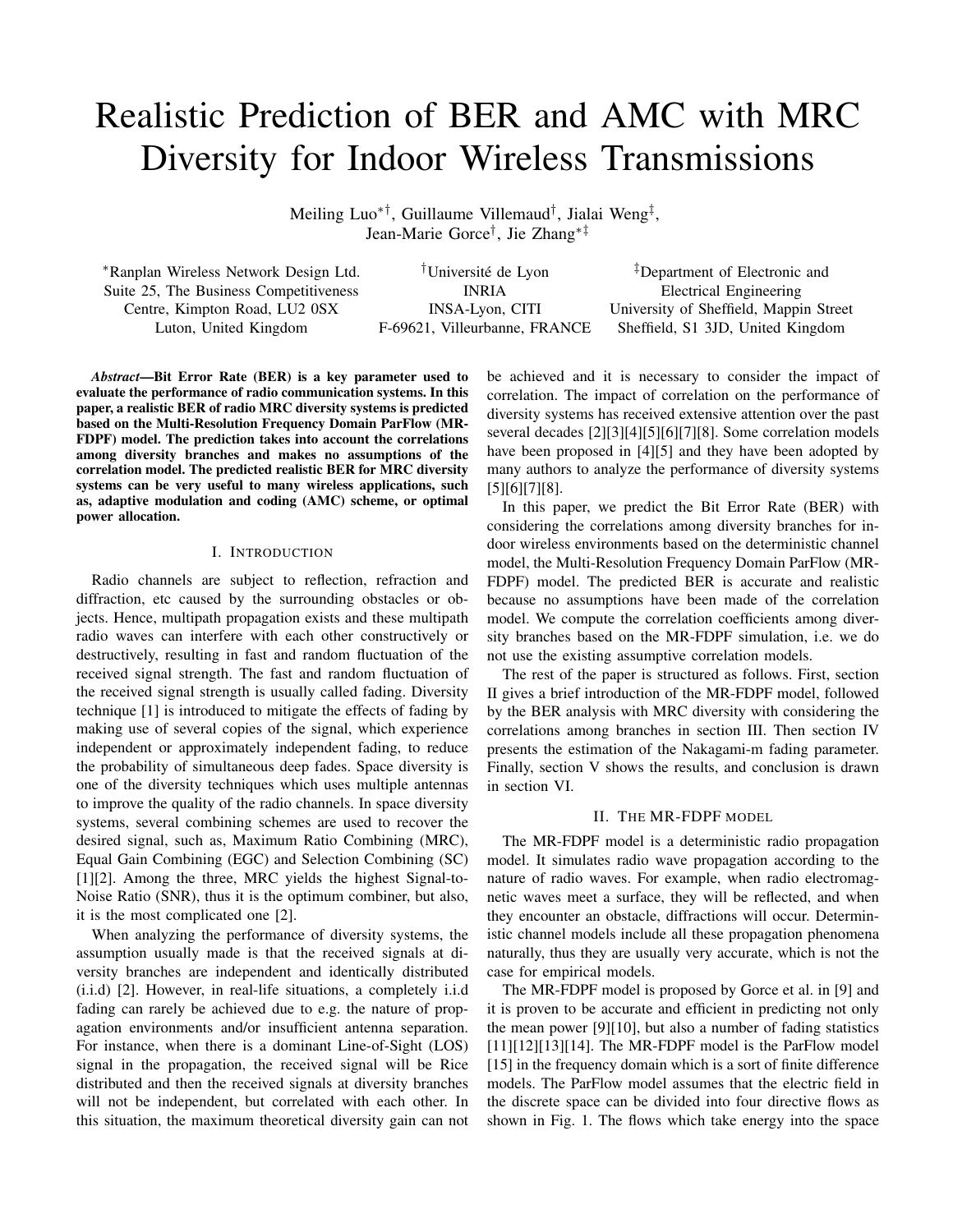

Fig. 1. The inward flows and outward flows associated with each space node.

node are called the inward flows and the flows which take energy out are called the outward flows. The inward flows and outward flows are updated alternately in the discrete time based on the local scattering equation depending on the properties of materials, e.g. concrete, wood or air. The ParFlow model needs a sufficient time iterations to reach the steady state, but when we do it in the frequency domain, like the MR-FDPF model, the steady state problem is directly solved. Furthermore, for radio wave propagation in indoor environments, the MR-FDPF model is advantageous over Ray-optical models [16] since it includes all the effects of materials in a natural way, which means its computational effort is independent of the complexity of propagation environments.

#### III. BER ANALYSIS WITH MRC DIVERSITY

BER acts as an indication of the quality of radio links and it is a key parameter for higher layer applications, e.g. adaptive modulation and coding (AMC) scheme or optimal power allocation. For instance, AMC dynamically adapts its modulation and coding scheme based on the BER. Therefore, the accuracy of the prediction of BER is very crucial.

Theoretically, the average BER over fading channels is obtained by averaging the corresponding BER of Additive White Gaussian Noise (AWGN) channels over the Probability Density Function (PDF) of the instantaneous SNR which depends on the fading [2]. That is

$$
P_{b:fading}(E) = \int_0^\infty P_{b:AWGN}(E; \gamma) P_\gamma(\gamma) d\gamma \tag{1}
$$

where  $\gamma \triangleq \alpha^2 E_b/N_0$  denotes the instantaneous SNR per bit,  $\alpha$  is the fading amplitude,  $E_b$  is the signal energy per bit,  $N_0$  is the noise power spectral density,  $P_{\gamma}(\gamma)$  is the PDF of the instantaneous SNR depending on the fading,  $P_{b:fding}(E)$ is the BER over fading channels and  $P_{b:AWGN}(E;\gamma)$  is the BER over AWGN channels conditioned on the fading.  $P_{b:AWGN}(E;\gamma)$  is obtained by replacing  $E_b/N_0$  by  $\gamma$  in the BER over AWGN channels  $P_{b:AWGN}(E)$ .

Normally, the  $P_{b:AWGN}(E)$  is a Gaussian Q-function for ideal coherent detection. On the other hand, the Moment Generating Function (MGF)  $M_{\gamma}(s)$  associated with a specific fading is defined by [2]

$$
M_{\gamma}(s) = \int_0^{\infty} e^{s\gamma} \cdot P_{\gamma}(\gamma) d\gamma \tag{2}
$$

Using the definition of the MGF together with the desired form of the Gaussian Q-function instead of the classic form, which is

$$
Q(x) = \frac{1}{\pi} \int_0^{\pi/2} \exp(-\frac{x^2}{2\sin^2\theta}) d\theta \tag{3}
$$

we come to a unified and simplest way for computing the  $P_{b:\text{fading}}(E)$  since the MGFs of a number of fading models are already available. Then typically, the  $P_{b:\text{fading}}(E)$  is just a single integral with finite limits and integrand containing the MGF of the fading.

One point we should emphasize is that the  $P_{b:AWGN}(E)$ here which is used to compute the  $P_{b:\text{fading}}(E)$  should not be the commonly used approximate AWGN BER obtained from the approximate relationship between the BER  $P<sub>b</sub>(E)$ and Symbol Error Rate (SER)  $P_s(E)$  as follows

$$
P_b(E) \cong \frac{P_s(E)}{\log_2 M} \tag{4}
$$

because this approximation is only valid for large symbol SNR, but the limits of the integral in equation (1) are from zero to infinity (i.e.  $\gamma$  can vary from zero to infinity over fading channels). The  $P_{b:AWGN}(E)$  used here should be either the exact AWGN BER or the approximate AWGN BER which is accurate at both low and high SNR.

Here, we adopt the approximate AWGN BER of Lu et al. [17] as the  $P_{b:AWGN}(E)$  to compute the  $P_{b:fding}(E)$  since it is very accurate at both low and high SNR and it is much simpler than the exact AWGN BER [18][19][20][21]. Thus, for M-PSK modulations, we have

$$
P_{b:AWGN}(E) \cong \frac{2}{\max(\log_2 M, 2)} \cdot \frac{\max(\log_2 M, 2)}{N_0} \cdot \frac{\max(\frac{M}{4}, 1)}{N_0} Q\left(\sqrt{\frac{2E_b \log_2 M}{N_0}} \sin \frac{(2i - 1)\pi}{M}\right) \quad (5)
$$

where M is the modulation order, e.g.  $M = 2$  for BPSK,  $M = 4$  for QPSK. For M-QAM modulations, we have

$$
P_{b:AWGN}(E) \cong \frac{4}{\log_2 M} (1 - \frac{1}{\sqrt{M}}) \cdot \frac{\sqrt{M}/2}{\sum_{i=1}^{\sqrt{M}/2} Q\left((2i-1)\sqrt{\frac{3E_b \log_2 M}{N_0 (M-1)}}\right)}
$$
(6)

Therefore, for the BER for the M-PSK modulations over fading channels, we have

$$
P_{b:fading}(E) \cong \frac{2}{\max(\log_2 M, 2)}.
$$

$$
\sum_{i=1}^{\max(\frac{M}{4}, 1)} \frac{1}{\pi} \int_0^{\pi/2} M_\gamma \left( -\frac{\log_2 M}{\sin^2 \theta} \sin^2 \frac{(2i-1)\pi}{M} \right) d\theta \quad (7)
$$

For the BER for the M-QAM modulations over fading channels, we have

$$
P_{b:\text{fading}}(E) \cong \frac{4}{\log_2 M} \left(1 - \frac{1}{\sqrt{M}}\right) \cdot \frac{\sqrt{M}/2}{\sum_{i=1}^{\sqrt{M}/2} \frac{1}{\pi} \int_0^{\pi/2} M_\gamma \left(-\frac{\left(2i-1\right)^2 \cdot 3 \cdot \log_2 M}{2\sin^2 \theta \cdot (M-1)}\right) d\theta \quad (8)
$$

For the case where MRC diversity is used, the computation of  $P_{b:\text{fading}}(E)$  depends on the MGF of the combined SNR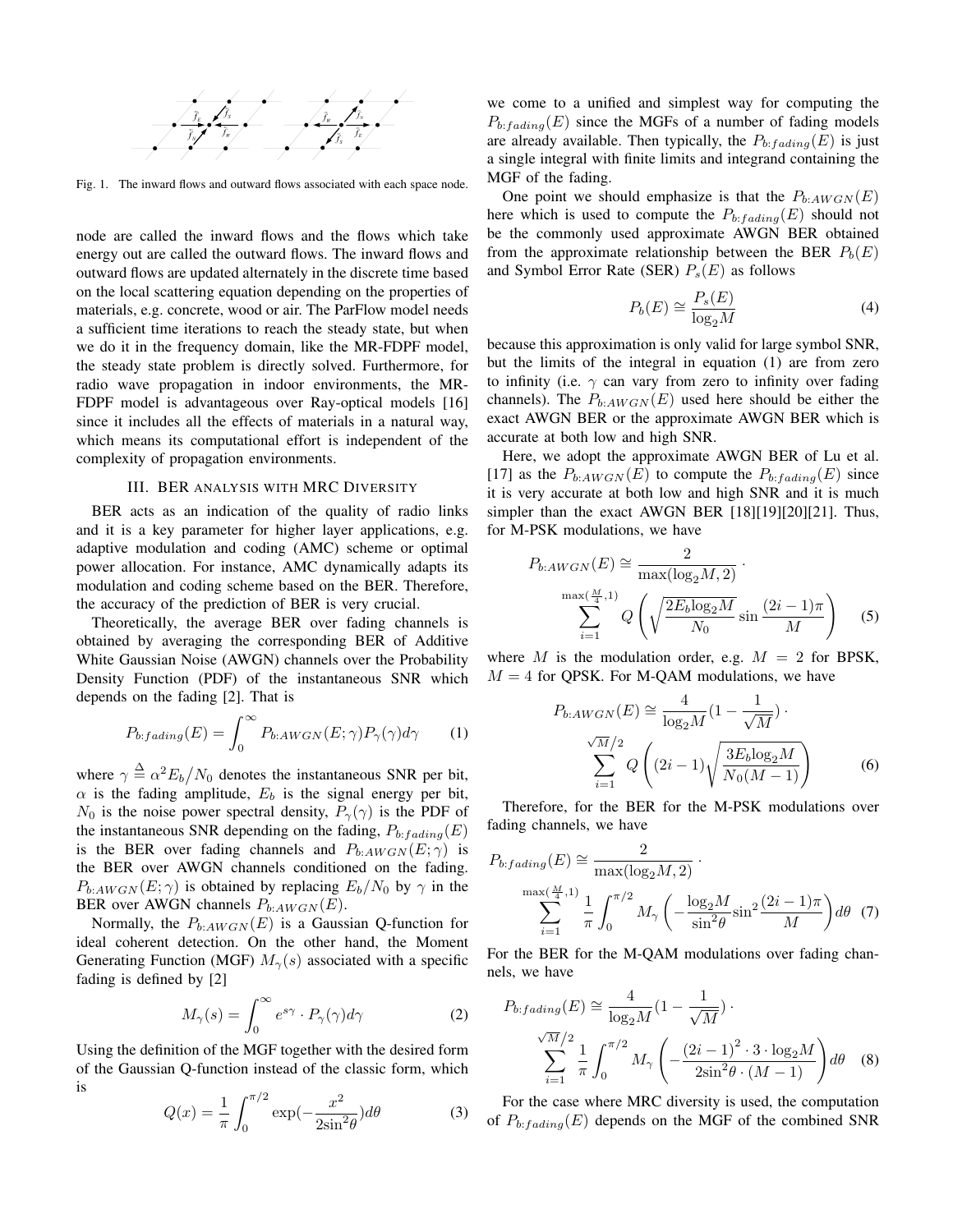$$
M_{\gamma}(s) = \prod_{d=1}^{D} \left(1 - \frac{s\bar{\gamma}_d}{m}\right)^{-m} \cdot \left[\n\begin{bmatrix}\n1 & \sqrt{\rho_{12}}\left(1 - \frac{m}{s\bar{\gamma}_1}\right)^{-1} & \cdots & \sqrt{\rho_{1D}}\left(1 - \frac{m}{s\bar{\gamma}_D}\right)^{-1} \\
\sqrt{\rho_{12}}\left(1 - \frac{m}{s\bar{\gamma}_1}\right)^{-1} & 1 & \cdots & \sqrt{\rho_{2D}}\left(1 - \frac{m}{s\bar{\gamma}_D}\right)^{-1}\n\end{bmatrix}\n\right]_{D \times D}^{m}
$$
\n(9)

PDF. Since we want the BER to have a high level of accuracy, we try to make as less assumptions as possible. Thus, here we consider the diversity reception with  $D$  nonidentically distributed branches with arbitrary correlation. More specifically, we assume that the diversity branches share the same Nakagami-m fading parameter  $m$ , but they can each have their own average SNR  $\bar{\gamma}_d$  ( $d = 1, 2, \cdots, D$ ). The envelope correlation coefficient between any channel pairs  $(d, d')$  $(d, d' = 1, 2, \dots, D)$  is denoted by  $\rho_{dd'}$ . Then, the MGF of the combined SNR PDF over the Nakagami-m fading channels is given by equation (9) (at the top of this page) [3], where  $\|[M]\|_{D\times D}$  stands for the determinant of the  $D \times D$  matrix M. Substituting the equation (9) into the equation (7) and equation (8), we can easily obtain the  $P_{b:\text{fading}}(E)$  for the M-PSK and M-QAM modulations.

#### IV. ESTIMATION OF THE NAKAGAMI-M FADING PARAMETER

#### *A. Estimation methods for the* m *parameter*

The Nakagami-m fading distribution is given as follows [22]

$$
P_{\alpha}(\alpha) = \frac{2m^m \alpha^{2m-1}}{\Omega^m \Gamma(m)} \exp(-\frac{m\alpha^2}{\Omega}), \qquad \alpha \ge 0 \qquad (9)
$$

where  $\Omega = E(\alpha^2)$  is the average power of the fading and m is called the Nakagami-m fading parameter. The Nakagamim distribution has been received extensive attention since it gives the best fit to many measurement data, such as, landmobile and indoor-mobile multipath propagation [2][23]. The parameter *m* varies from  $\frac{1}{2}$  to  $\infty$  indicating the severity of the fading. The smaller the  $m$  value, the severer the fading. The Nakagami-m distribution includes Rayleigh distribution when  $m = 1$  and one-sided Gaussian distribution when  $m = \frac{1}{2}$  as special cases. When  $m \to \infty$ , the Nakagami-m fading channel approaches to a nonfading AWGN channel. When  $m > 1$ , we have a one-to-one mapping between Nakagami-m distribution and Rice distribution by

$$
m = \frac{(1 + K)^2}{1 + 2K}, \qquad K \ge 0
$$
 (10)

where  $K$  is the Rice K factor. Hence, the Nakagami-m fading model can describe a very wide range of multipath fading phenomena.

There exist a number of methods for estimating the Nakagami-m fading parameter  $m$  [24][25][26][27][28]. From the equation (10), we know that the  $m$  parameter can be

estimated by estimating the Rice K factor first, and then map it to the  $m$  parameter. On the other hand, we can also estimate the  $m$  parameter by the Greenwood's method [27] since it outperforms other estimators [25]. The Greenwood's method is stated briefly as follows [25]

$$
\hat{m} = \begin{cases}\n\frac{0.5000876 + 0.1648852y - 0.0544274y^2}{y},\\ \n0 < y \le 0.5772,\\ \n\frac{8.898919 + 9.059950y + 0.9775373y^2}{y(17.79728 + 11.968477y + y^2)},\\ \n0.5772 < y < 17\n\end{cases}
$$
\n(11)

where  $y = ln(\hat{\mu}_2/G)$ ,  $ln(\cdot)$  denotes the natural logarithm operator,  $\hat{\mu}_2$  is the arithmetic mean of sample power, i.e.  $\hat{\mu}_2 = \frac{1}{N} \sum_{n=1}^{N} x_n^2$ , and G is the geometric mean of sample power  $n=1$  $G = \left(\prod_{n=1}^{N} x_n^2\right)^{1/N}.$ 

#### *B. Remarks of goodness of fit tests*

The goodness of fit tests measure how well the distribution you selected fits to your sample data. The Kolmogorov-Smirnov test [29] is one of the widely used goodness of fit tests. It tries to seek the biggest difference between the empirical distribution function (EDF)  $F_n(x)$  and the hypothetical distribution function  $F(x)$ . The Kolmogorov-Smirnov test has the advantage that there is no need to make any assumptions of the distribution of the sample data, but in return, it has the disadvantage that the hypothetical distribution function  $F(x)$ should be fully specified, otherwise, e.g. if any parameters need to be estimated from the sample data, the result of the test will be conservative [30]. For more details, please refer to [14].

In this paper, we want to test the Nakagami-m distribution with the unknown  $m$  parameter. To the best of our knowledge, this type of goodness of fit test problem is not available from any existing goodness of fit tests, so we still adopt the Kolmogorov-Smirnov test to conduct the goodness of fit test, but just notice that the results are conservative.

#### V. RESULTS AND DISCUSSION

#### *A. The scenario*

The indoor simulation scenario used in the MR-FDPF model is the CITI building at INSA-Lyon, France. The simulation is performed at 3.5 GHz with the space discretization step of 2 cm. The transmitter is an omnidirectional antenna which is placed in an office of the CITI building marked by Tx both in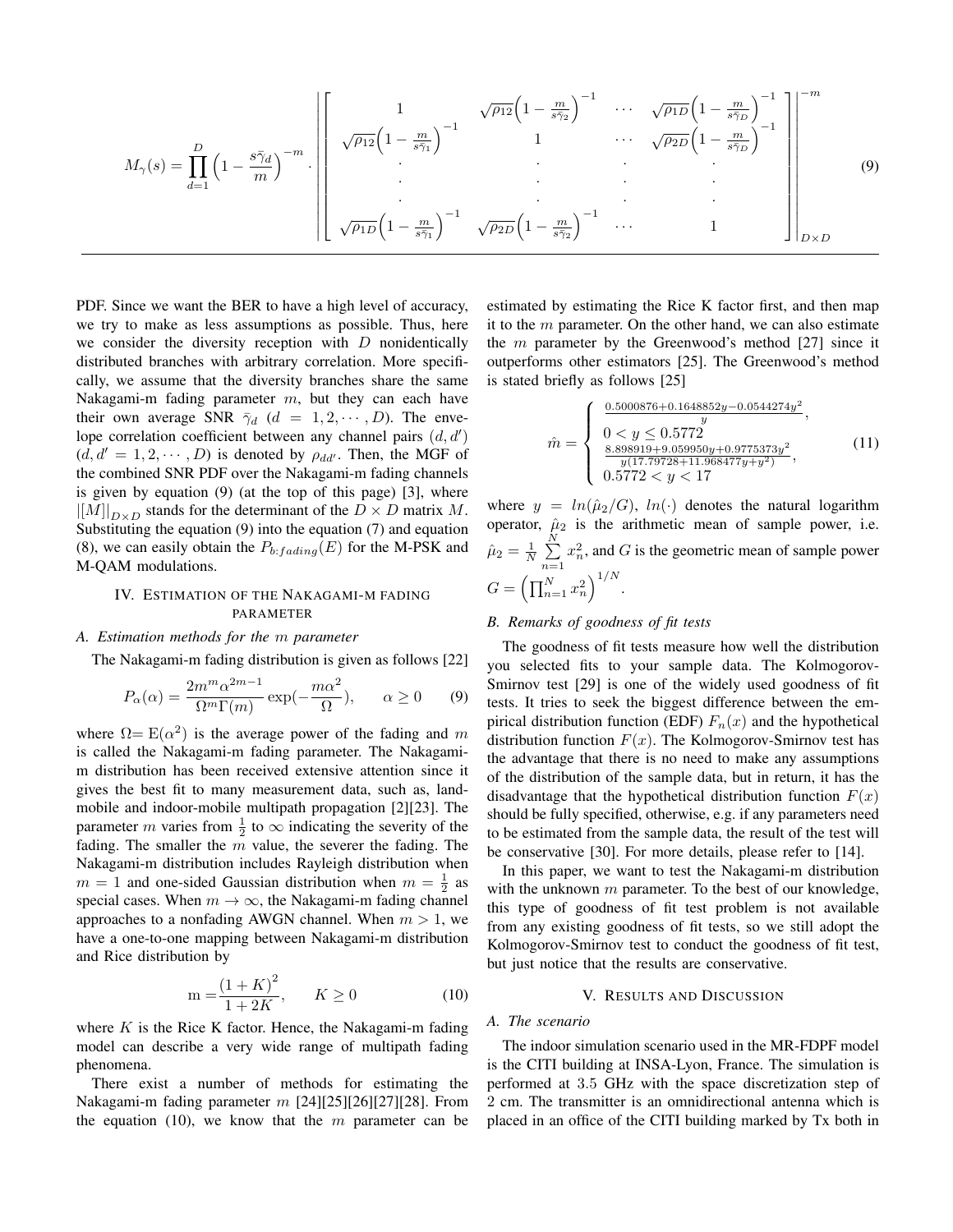

Fig. 2. The  $m$  map by the Rice K factor mapping method with goodness of fit test.

Fig. 2 and Fig. 3. The Equivalent Isotropically Radiated Power (EIRP) of the transmitter is 23 dBm.

#### *B.* m *parameter map of Nakagami-m fading channels*

As stated in section IV, although there exist a number of estimation methods for the  $m$  parameter of the Nakagami-m fading, we adopt here two methods: One is the Rice K factor mapping method since we have already estimated the Rice K factor in [14]. The other one is the Greenwood's method since it outperforms others. The  $m$  parameter maps extracted from the MR-FDPF model by above-mentioned two methods are given in dB in Fig. 2 and Fig. 3, respectively. In the two figures, each  $m$  parameter is obtained over a local area with dimensions  $23 \times 23$  pixels, but only half of them taken based on an alternating pattern are chosen to implement the estimations since only uncorrelated samples are needed. The space discretization step of the MR-FDPF simulation is 2 cm, and the uncorrelated distance is 0.38 wavelength according to [31], which is about 3.26 cm at 3.5 GHz, thus each pixel in the simulation is uncorrelated with its second neighbors.

#### *C. Performance evaluation of the estimation of the* m *parameter of the Nakagami-m fading*

We conduct the goodness of fit test to evaluate the estimation performance of the Nakagami-m fading parameter by the two above-mentioned methods. The Kolmogorov-Smirnov test is adopted and performed at the 5% significance level. The grey points in Fig. 2 and Fig. 3 denote the locations where the estimated m parameter has failed the Kolmogorov-Smirnov test. From the Fig. 2, we see that most of the estimated  $m$ values by the Rice K factor mapping method have passed the Kolmogorov-Smirnov test, which validates that the RICEFIT method developed by Ridgway [32] works well in estimating the Rice K factor. Especially, the locations of the failed  $m$ values are basically in accordance with those of the failed Rice K values where the envelope distributions there are supposed to



Fig. 3. The  $m$  map by the Greenwood's method with goodness of fit test.

not retain very strong Rice characteristics [14]. At the end, it is observed in Fig. 3 that the locations of the failed  $m$  values are very few, which further proves that the Greenwood's method is among the best available methods for estimating the  $m$ parameter of the Nakagami-m fading. Therefore, in this paper, we use the Greenwood's method to estimate the  $m$  parameter for the following BER prediction.

The mean value of the estimated  $m$  parameter by the Greenwood's method is 1.2854, and the variance is 0.4778. The mean value of 1.2854 indicates that the propagation environment under investigation is a Rayleigh-like environment.

#### *D. Prediction of BER and AMC with MRC diversity*

The BER performance of the real-life diversity systems depends not only on the SNR, but also on the fading parameters and the correlations among diversity branches. Since it is possible to estimate the fading parameters and compute the correlations among diversity branches based on the MR-FDPF model, the predicted BER from the MR-FDPF model should be realistic and accurate. The correlations among branches are computed based on the space samples of the signal amplitude around the corresponding antennas from the MR-FDPF model. We compute the BER for the BPSK, QPSK, 16QAM and 64QAM modulation schemes according to the equation (7) and equation (8). Due to the limited space, we just take the QPSK modulation for example, we show the BER maps for QPSK modulation with the 1x3 diversity, 1x2 diversity and SISO system in Fig. 4, Fig. 5 and Fig. 6, respectively. In these three figures, the BER is computed based on the thermal noise of 3.5 MHz bandwidth. It is observed that the BER difference between the 1x2 diversity and SISO system is larger than that between the 1x3 diversity and 1x2 diversity. This is reasonable because for diversity systems, the BER decreases exponentially with the number of diversity branches.

For the AMC, we consider only the target uncoded BER of  $10^{-3}$  to adapt the modulation schemes. Fig. 7, Fig. 8 and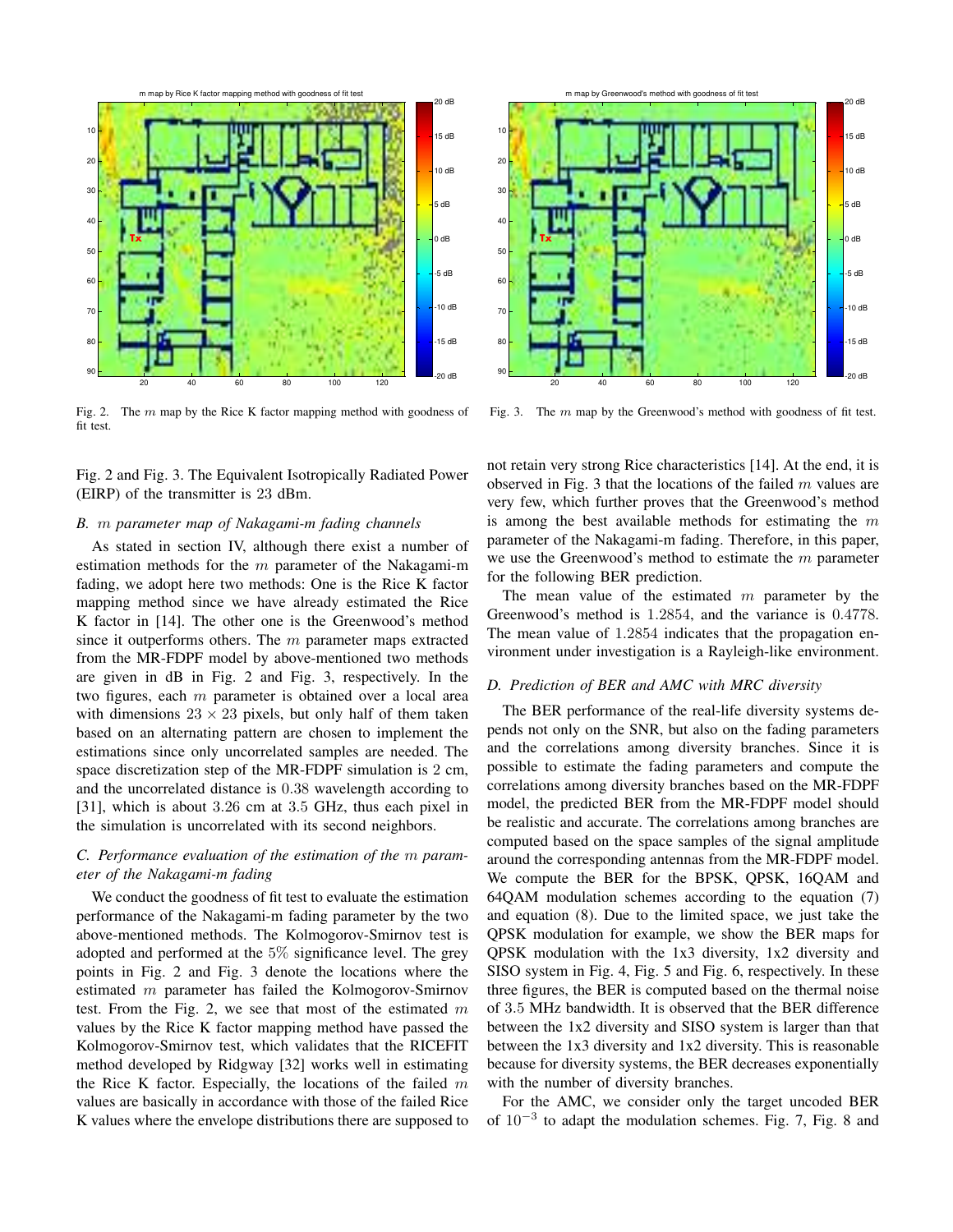

Fig. 4. The BER map for QPSK with 1x3 Diversity.



Fig. 5. The BER map for QPSK with 1x2 Diversity.

Fig. 9 show the modulation maps with the  $1x3$  diversity,  $1x2$ diversity and SISO system, respectively. The numbers in the three figures: 1, 2, 3 and 4 denote the BPSK, QPSK, 16QAM and 64QAM, respectively. The number 0 denotes none of these modulation schemes above can achieve the target BER. From the Fig. 4 - Fig. 9, we can see how much the diversity can improve the system performance.

#### *E. Discussion*

A realistic prediction of BER with MRC diversity can be achieved by considering the fading parameters and correlations among diversity branches. Note that we have assumed here a frequency non-selective fading over the whole bandwidth of .5 MHz. For a frequency selective fading channel, a fine analysis of the channel frequency characteristics can be conducted with the wideband extension of the MR-FDPF model [33]. Then sub-carrier AMC can be applied to wideband OFDM



Fig. 6. The BER map for QPSK with SISO systems.



Fig. 7. The modulation map with 1x3 diversity with BER threshold  $10^{-3}$ .



Fig. 8. The modulation map with 1x2 diversity with BER threshold  $10^{-3}$ .